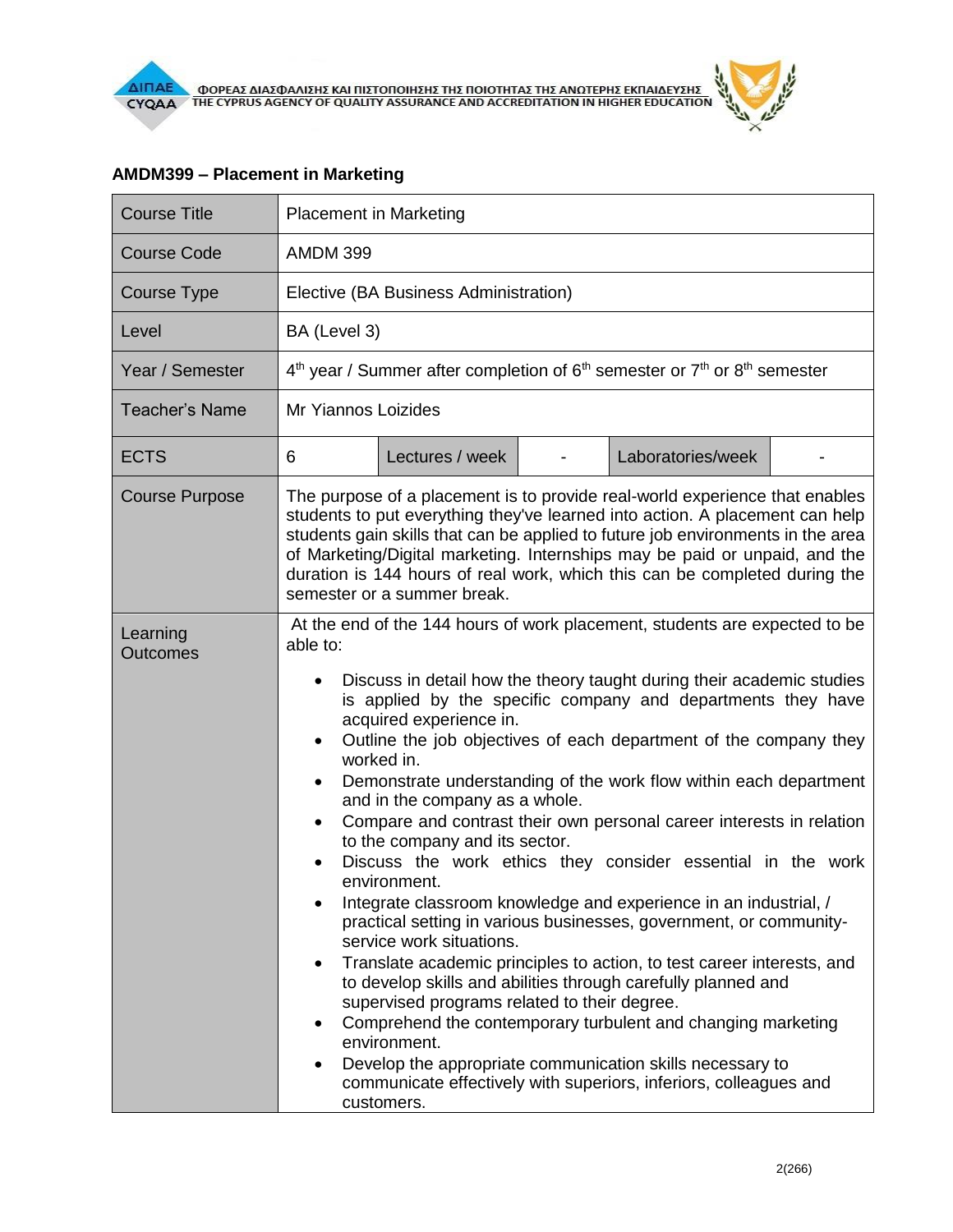



|                         | Work under pressure and within time constraints.<br>$\bullet$                                                                                                                                                                                                                                                                                                                                                        |                                                                                                                                                                                                                                                                                                                                                                                                         |                                                                                                                                                                                                                                                                                                                                                                                                                                                                                                                              |  |  |
|-------------------------|----------------------------------------------------------------------------------------------------------------------------------------------------------------------------------------------------------------------------------------------------------------------------------------------------------------------------------------------------------------------------------------------------------------------|---------------------------------------------------------------------------------------------------------------------------------------------------------------------------------------------------------------------------------------------------------------------------------------------------------------------------------------------------------------------------------------------------------|------------------------------------------------------------------------------------------------------------------------------------------------------------------------------------------------------------------------------------------------------------------------------------------------------------------------------------------------------------------------------------------------------------------------------------------------------------------------------------------------------------------------------|--|--|
|                         | Learn to work in groups.<br>٠<br>Present the experience gathered during the 100 hours on their CV in<br>a professional way.                                                                                                                                                                                                                                                                                          |                                                                                                                                                                                                                                                                                                                                                                                                         |                                                                                                                                                                                                                                                                                                                                                                                                                                                                                                                              |  |  |
| Prerequisites           | ABSM101, AMDM112                                                                                                                                                                                                                                                                                                                                                                                                     | Corequisites                                                                                                                                                                                                                                                                                                                                                                                            | None                                                                                                                                                                                                                                                                                                                                                                                                                                                                                                                         |  |  |
| <b>Course Content</b>   | 1. Registrations for internships are handled at the departmental level<br>with the cooperation of the Careers office and the Industry liaison<br>University. A<br>departmental placement<br>office<br>at<br>Frederick<br>assists the student in designing the internship<br>Coordinator<br>experience in Marketing and Digital Marketing<br>2. Close liaison should be attained between the university and the firm, |                                                                                                                                                                                                                                                                                                                                                                                                         |                                                                                                                                                                                                                                                                                                                                                                                                                                                                                                                              |  |  |
|                         | institution, or agency in order to ensure that the aims and objectives<br>of the program are fulfilled and a high-quality of placement is attained.<br>For this purpose on-site visits may be carried out by the Internship<br>coordinator to ensure that all conditions are fulfilled.                                                                                                                              |                                                                                                                                                                                                                                                                                                                                                                                                         |                                                                                                                                                                                                                                                                                                                                                                                                                                                                                                                              |  |  |
|                         | representative.                                                                                                                                                                                                                                                                                                                                                                                                      | 3. Students upon registration and after attending the first few days at<br>work, are asked to submit to the departmental Placement Coordinator<br>the Placement Letter of Intent and the Agreement with the Company                                                                                                                                                                                     |                                                                                                                                                                                                                                                                                                                                                                                                                                                                                                                              |  |  |
|                         | 4.                                                                                                                                                                                                                                                                                                                                                                                                                   | An interim report will be submitted to enable assess and evaluate the<br>progress of the student. The report which should also be signed by<br>the work / department supervisor must show the basic skills the<br>student is expected to develop (communication, working in groups<br>and under time constraints) as well as the duties performed and their<br>relevance to the theory gained in class. |                                                                                                                                                                                                                                                                                                                                                                                                                                                                                                                              |  |  |
|                         | Final report.                                                                                                                                                                                                                                                                                                                                                                                                        | main problems faced as well as benefits gained at work.                                                                                                                                                                                                                                                                                                                                                 | 5. Students will be required to submit a final report for assessment before<br>a grade is given to them. The final report which should also be signed<br>by the work / department supervisor should include an overview of the<br>company, the structure of the company, a detailed reference to the<br>duties performed and their relevance to the theory gained in class,<br>6. Students need to be able to defend their work with an oral evaluation<br>with the Departmental Placement Review Committee after submitting |  |  |
| Teaching<br>Methodology | Students are required to visit and work in the chosen work place for a<br>minimum of 100 hours per semester. During their placement period, students<br>will be guided by their work / department supervisor and their relevant<br>lecturers and / or Placement coordinator to observe, and evaluate the<br>students' performance in the relevant discipline.                                                        |                                                                                                                                                                                                                                                                                                                                                                                                         |                                                                                                                                                                                                                                                                                                                                                                                                                                                                                                                              |  |  |
|                         |                                                                                                                                                                                                                                                                                                                                                                                                                      | The students' performance on applying the knowledge gained in the various<br>aspects of Marketing in real business situations will be observed and<br>assessed by the department / work supervisor and in cooperation with the<br>relevant lecturer and the internship coordinator.                                                                                                                     |                                                                                                                                                                                                                                                                                                                                                                                                                                                                                                                              |  |  |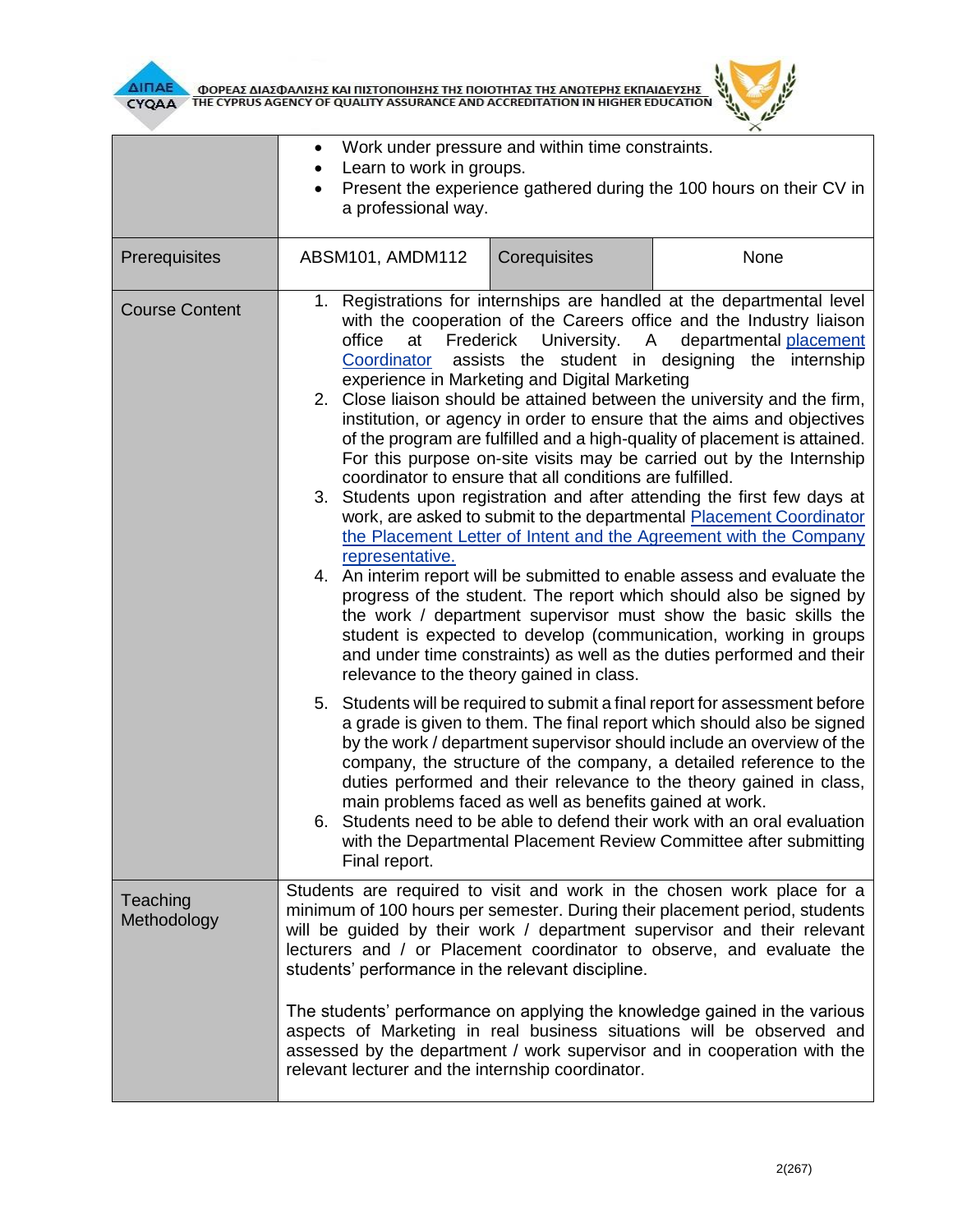

**AITIAE OPEAE AIAZOANIZHE KAI TIIZTOTIOIHEHE THE TOIOTHTAE THE ANOTEPHE EKTIAIAEYEHE** 

|                     | Student projects prepared during the practical exercises and deemed<br>appropriate by the work /department supervisor will be submitted to the<br>lecturer in charge for evaluation.<br>The supervision and evaluation of students is the responsibility of the lecturer<br>in charge through communication with the work / department supervisor, who<br>will also submit an evaluation report.                                                                                                                                                                                                                                              |                   |  |  |
|---------------------|-----------------------------------------------------------------------------------------------------------------------------------------------------------------------------------------------------------------------------------------------------------------------------------------------------------------------------------------------------------------------------------------------------------------------------------------------------------------------------------------------------------------------------------------------------------------------------------------------------------------------------------------------|-------------------|--|--|
|                     | <b>Work Placement Report</b><br>On completion of the work placement, students are required to write a report<br>about how they experienced knowledge they gained during the Soft Skills<br>Seminar and all their academic studies apply in the real workplace.                                                                                                                                                                                                                                                                                                                                                                                |                   |  |  |
|                     | Particularly, students should present a critical evaluation of an issue,<br>challenge or problem faced in a function, unit, or department of the company<br>each student is placed. Although primary data collection may take place,<br>this is not considered a prerequisite for the completion of the particular<br>report. The assessment of the report depends on the quality of the students'<br>description on any issue, challenge or problem identified within their<br>workplace, the integration of theory learned by the students through their<br>studies, and the level of the students' critical insight on the aforementioned. |                   |  |  |
| <b>Bibliography</b> | Published articles / books relevant to their academic discipline.                                                                                                                                                                                                                                                                                                                                                                                                                                                                                                                                                                             |                   |  |  |
| Assessment          | <b>Written reports:</b><br>Interim report: 20% (2000 words)<br>$\circ$                                                                                                                                                                                                                                                                                                                                                                                                                                                                                                                                                                        |                   |  |  |
|                     | <b>PART A: Overview of the company</b><br>7. History<br>Description of operations<br>8.<br>9. Mission and objectives                                                                                                                                                                                                                                                                                                                                                                                                                                                                                                                          | 10%               |  |  |
|                     | PART B: Tasks agreed upon (outline of tasks)<br><b>PART C:</b> Link to relevant academic knowledge                                                                                                                                                                                                                                                                                                                                                                                                                                                                                                                                            | 60%<br>30%        |  |  |
|                     | Final report: 70% (3000) words<br>$\circ$                                                                                                                                                                                                                                                                                                                                                                                                                                                                                                                                                                                                     |                   |  |  |
|                     | PART A: Tasks agreed upon (outline and explain)<br><b>PART B: Outcomes</b><br>1. Results<br>2. Challenges and suggestions<br>PART C: Link with relevant theory                                                                                                                                                                                                                                                                                                                                                                                                                                                                                | 30%<br>30%<br>30% |  |  |
|                     | <b>PART D: Conclusions</b>                                                                                                                                                                                                                                                                                                                                                                                                                                                                                                                                                                                                                    | 10%               |  |  |
|                     | <b>Presentation:</b>                                                                                                                                                                                                                                                                                                                                                                                                                                                                                                                                                                                                                          |                   |  |  |
|                     | (after the submission of the Final report<br>10%                                                                                                                                                                                                                                                                                                                                                                                                                                                                                                                                                                                              |                   |  |  |

 $\theta$